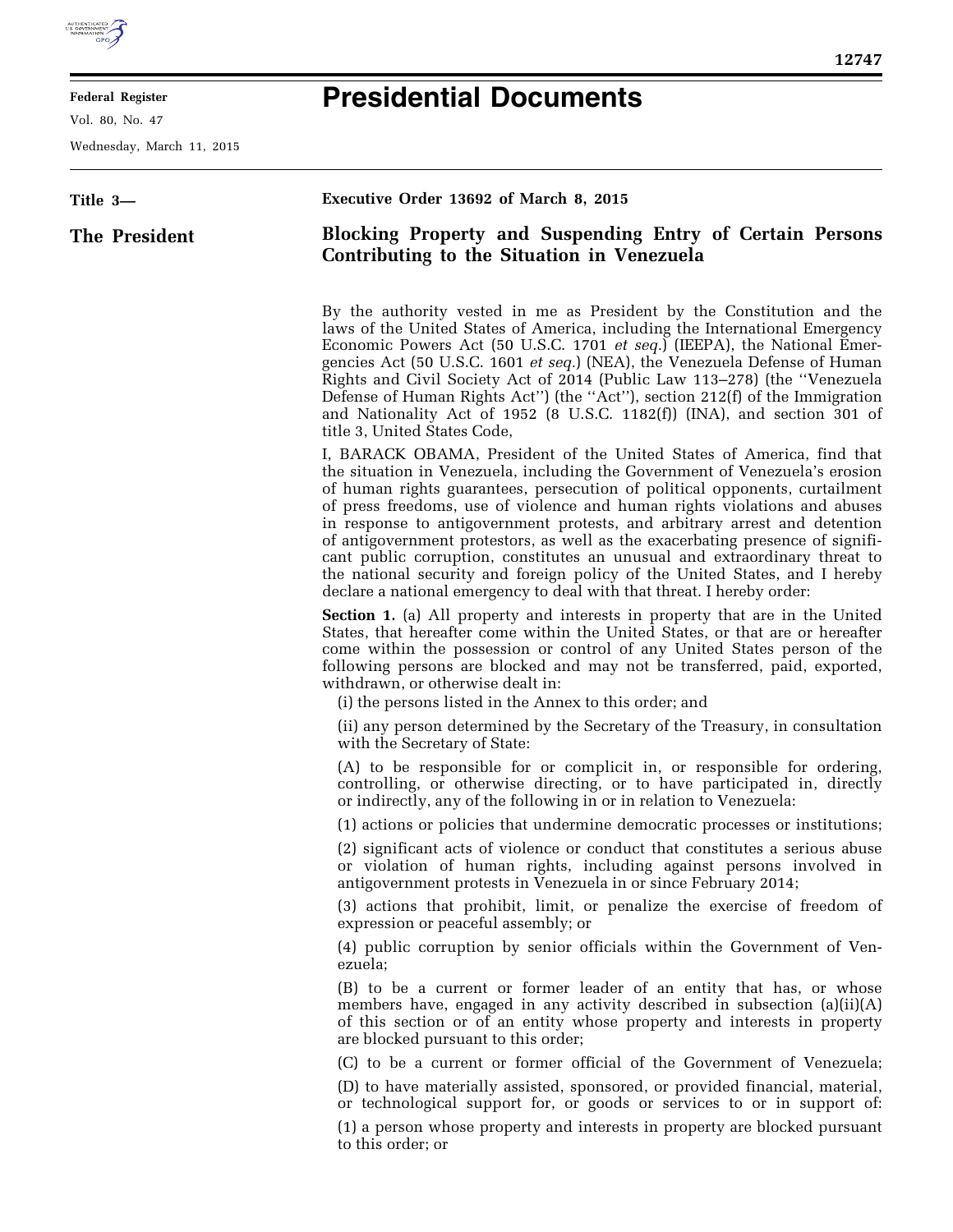(2) an activity described in subsection (a)(ii)(A) of this section; or

(E) to be owned or controlled by, or to have acted or purported to act for or on behalf of, directly or indirectly, any person whose property and interests in property are blocked pursuant to this order.

(b) The prohibitions in subsection (a) of this section apply except to the extent provided by statutes, or in regulations, orders, directives, or licenses that may be issued pursuant to this order, and notwithstanding any contract entered into or any license or permit granted prior to the effective date of this order.

**Sec. 2.** I hereby find that the unrestricted immigrant and nonimmigrant entry into the United States of aliens determined to meet one or more of the criteria in subsection 1(a) of this order would be detrimental to the interests of the United States, and I hereby suspend entry into the United States, as immigrants or nonimmigrants, of such persons, except where the Secretary of State determines that the person's entry is in the national interest of the United States. This section shall not apply to an alien if admitting the alien into the United States is necessary to permit the United States to comply with the Agreement Regarding the Headquarters of the United Nations, signed at Lake Success June 26, 1947, and entered into force November 21, 1947, or other applicable international obligations.

**Sec. 3.** I hereby determine that the making of donations of the type of articles specified in section 203(b)(2) of IEEPA (50 U.S.C. 1702(b)(2)) by, to, or for the benefit of any person whose property and interests in property are blocked pursuant to section 1 of this order would seriously impair my ability to deal with the national emergency declared in this order, and I hereby prohibit such donations as provided by section 1 of this order.

**Sec. 4.** The prohibitions in section 1 of this order include but are not limited to:

(a) the making of any contribution or provision of funds, goods, or services by, to, or for the benefit of any person whose property and interests in property are blocked pursuant to this order; and

(b) the receipt of any contribution or provision of funds, goods, or services from any such person.

**Sec. 5.** (a) Any transaction that evades or avoids, has the purpose of evading or avoiding, causes a violation of, or attempts to violate any of the prohibitions set forth in this order is prohibited.

(b) Any conspiracy formed to violate any of the prohibitions set forth in this order is prohibited.

**Sec. 6.** For the purposes of this order:

(a) the term ''person'' means an individual or entity;

(b) the term ''entity'' means a partnership, association, trust, joint venture, corporation, group, subgroup, or other organization;

(c) the term ''United States person'' means any United States citizen, permanent resident alien, entity organized under the laws of the United States or any jurisdiction within the United States (including foreign branches), or any person in the United States;

(d) the term ''Government of Venezuela'' means the Government of Venezuela, any political subdivision, agency, or instrumentality thereof, including the Central Bank of Venezuela, and any person owned or controlled by, or acting for or on behalf of, the Government of Venezuela.

**Sec. 7.** For those persons whose property and interests in property are blocked pursuant to this order who might have a constitutional presence in the United States, I find that because of the ability to transfer funds or other assets instantaneously, prior notice to such persons of measures to be taken pursuant to this order would render those measures ineffectual. I therefore determine that for these measures to be effective in addressing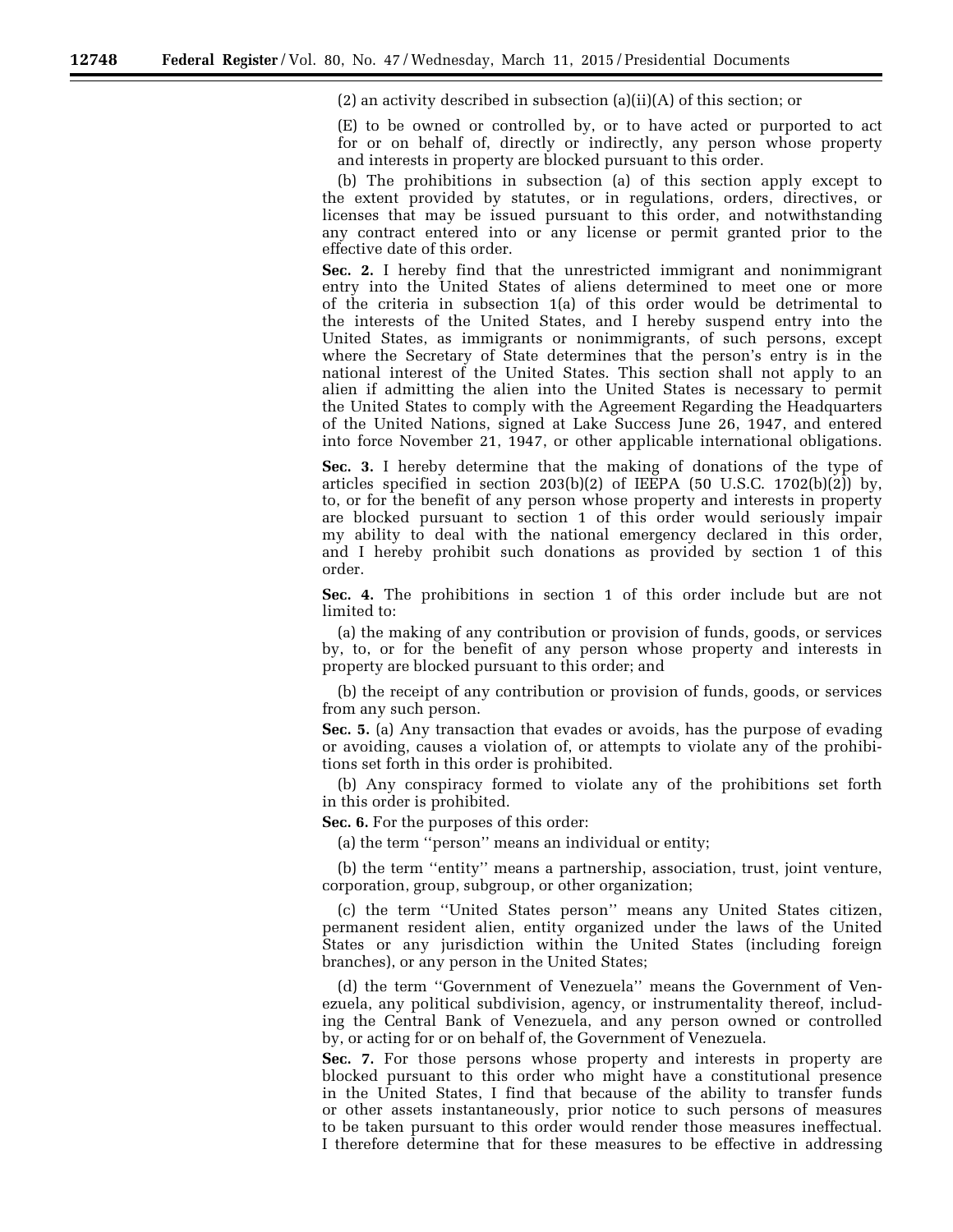the national emergency declared in this order, there need be no prior notice of a listing or determination made pursuant to section 1 of this order.

**Sec. 8.** The Secretary of the Treasury, in consultation with the Secretary of State, is hereby authorized to take such actions, including the promulgation of rules and regulations, and to employ all powers granted to the President by IEEPA and section 5 of the Venezuela Defense of Human Rights Act, other than the authorities contained in sections  $5(b)(1)(B)$  and  $5(c)$  of that Act, as may be necessary to carry out the purposes of this order, with the exception of section 2 of this order, and the relevant provisions of section 5 of that Act. The Secretary of the Treasury may redelegate any of these functions to other officers and agencies of the United States Government consistent with applicable law. All agencies of the United States Government are hereby directed to take all appropriate measures within their authority to carry out the provisions of this order.

**Sec. 9.** The Secretary of State is hereby authorized to take such actions, including the promulgation of rules and regulations, and to employ all powers granted to the President by IEEPA, the INA, and section 5 of the Venezuela Defense of Human Rights Act, including the authorities set forth in sections  $5(b)(1)(B)$ ,  $5(c)$ , and  $5(d)$  of that Act, as may be necessary to carry out section 2 of this order and the relevant provisions of section 5 of that Act. The Secretary of State may redelegate any of these functions to other officers and agencies of the United States Government consistent with applicable law.

**Sec. 10.** The Secretary of the Treasury, in consultation with the Secretary of State, is hereby authorized to determine that circumstances no longer warrant the blocking of the property and interests in property of a person listed in the Annex to this order, and to take necessary action to give effect to that determination.

**Sec. 11.** The Secretary of the Treasury, in consultation with the Secretary of State, is hereby authorized to submit the recurring and final reports to the Congress on the national emergency declared in this order, consistent with section  $401(c)$  of the NEA (50 U.S.C. 1641(c)) and section 204(c) of IEEPA (50 U.S.C. 1703(c)).

**Sec. 12.** This order is not intended to, and does not, create any right or benefit, substantive or procedural, enforceable at law or in equity by any party against the United States, its departments, agencies, or entities, its officers, employees, or agents, or any other person.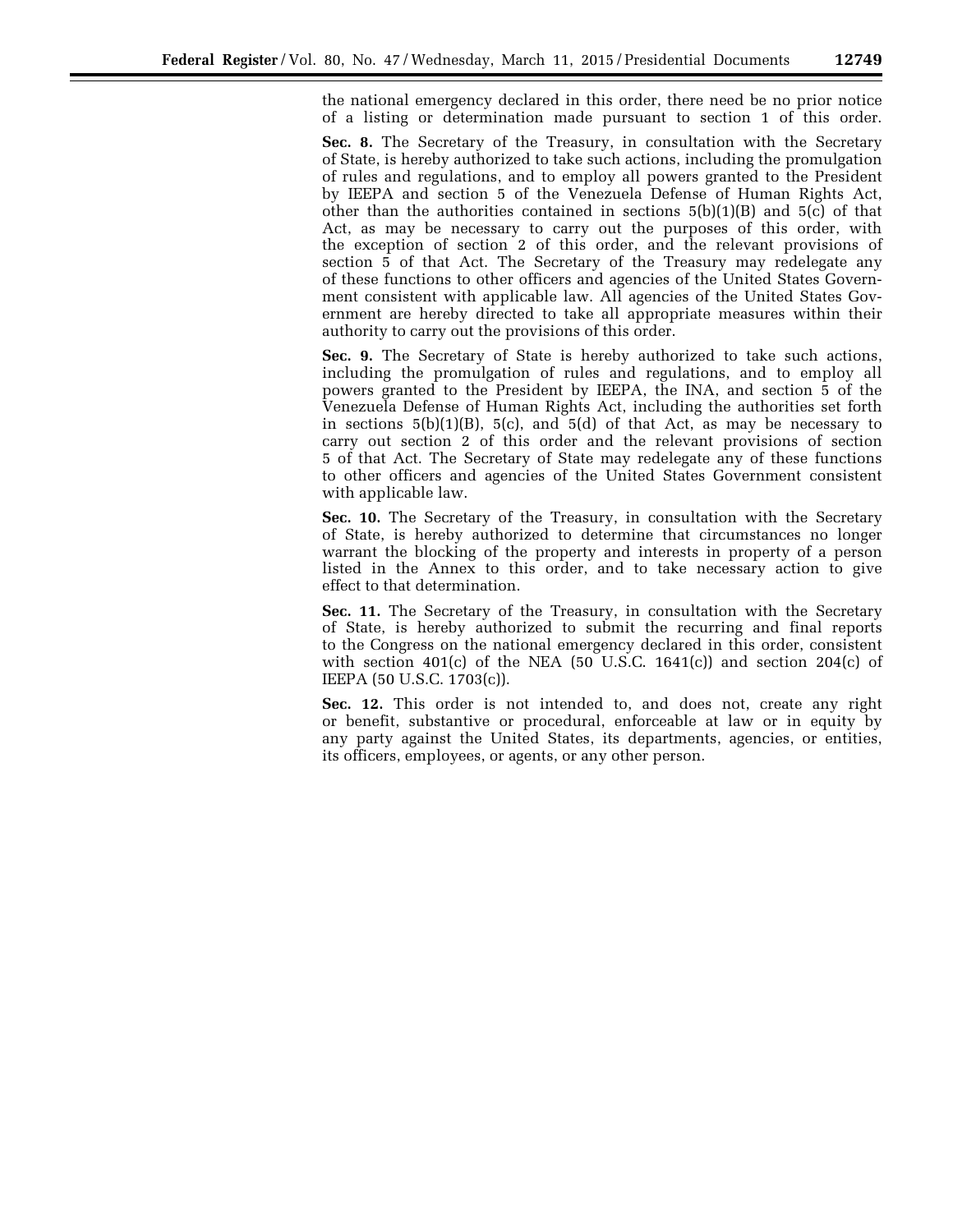**Sec. 13.** This order is effective at 12:01 a.m. eastern daylight time on March 9, 2015.

 $\overline{\mathbf{r}}$ 

 $\equiv$ 

THE WHITE HOUSE, *March 8, 2015.* 

Billing Code 3295–F5–P

۳